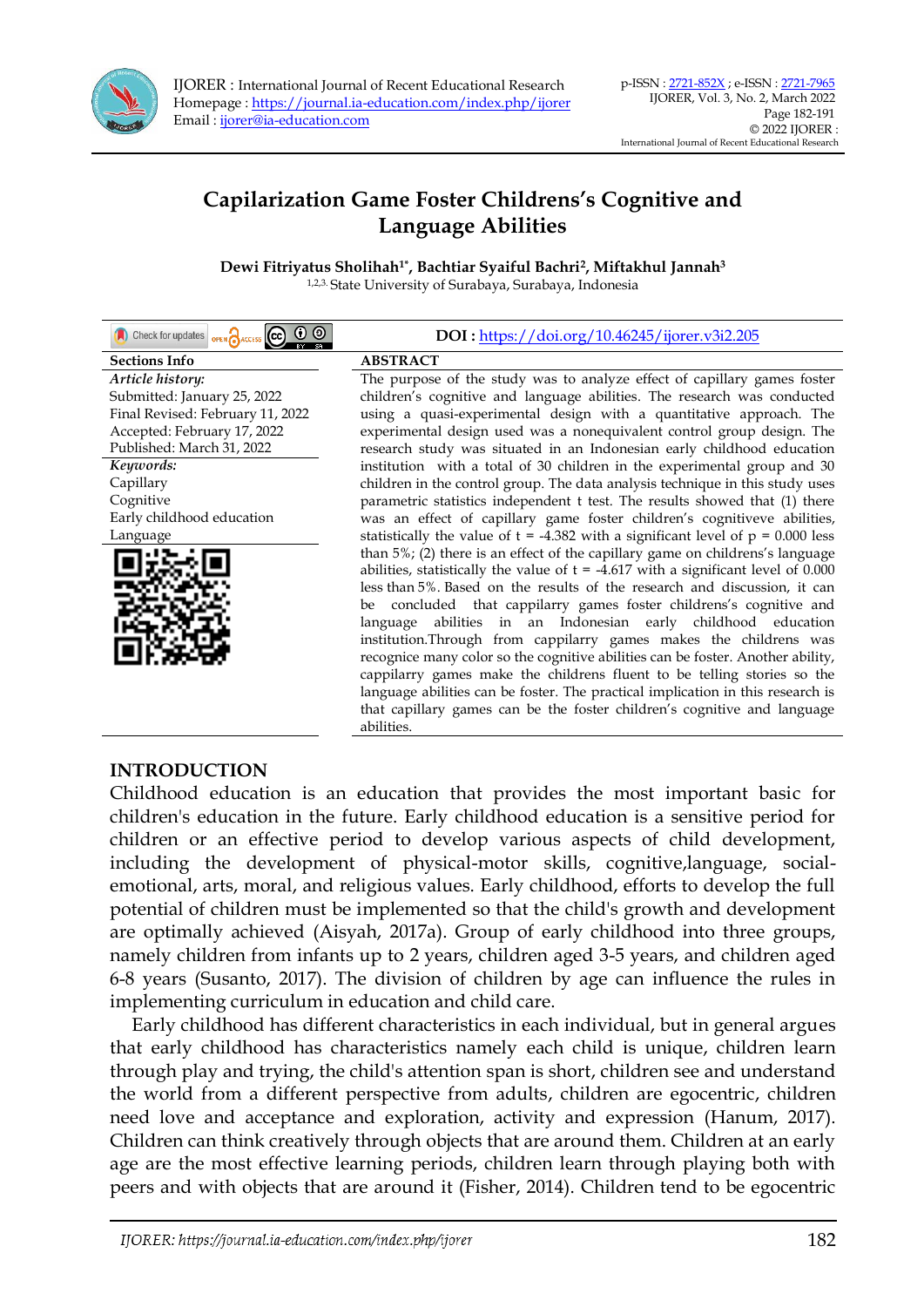but still part of social beings who need other friends to play. Children aged 0-8 years still have a short span of concentration power so that in teaching children can not be too long, because children will quickly get bored (Augusta, 2013). Children recognize things by organizing and classifying them into concepts. Children still think symbolically, cannot think abstract and complex. Early childhood has developmental aspects that need to be developed. These aspects of development include religious moral values, gross motor, fine motor, language, cognitive and social emotional. Cognitive and language development is one of the important aspects in early childhood. However, as a known fact, the majority of children's cognitive and language abilities are provided by introducing numbers, counting and reading which are introduced to mathematics, science, and language teaching (Hamdayana, 2017).

Based on the results of initial observations situation in an Indonesian early childhood education institution it was found that childrens's had cognitive abilities with the Undeveloped category, sort objects and distinguish objects into several groups. Cognitive development is a thought process, namely the individual's ability to connect, assess and consider an event or events (Susanto, 2012). The process of cognitive development is related to the level of intelligence that marks a person with various interests, especially in the emergence of a learning idea. In addition, that cognitive development in early childhood includes learning problem solving, logical thinking which includes object classification, patterns, initiating, planning and recognizing cause and effect and symbolic thinking consisting of symbolic thinking, including the ability to recognize, mention, use the concept of numbers, recognize letters, and be able to represent various objects and their imagination in the form of pictures (Amalia,2018). The results of the initial observations that have been made not only found problems in cognitive abilities but also found other problems in the language abilities in an Indonesian early childhood education which were in the Undeveloped category. The lack of language skills in children can be seen from the problem of delay in speaking, having a limited vocabulary and not answering questions asked by the teacher. Childrens's language abilities have a level of ease in receiving and understanding new knowledge compared to logical development (Jazuli, 2015) because one of the characteristics of children is imitation so that when adults speak, children will observe how the pronunciation of words the. Children's language acquisition is obtained from the experience of children listening to their immediate environment. The role of language for early childhood includes as a means to think, listen, speak, read and write (Pebriana, 2017). Through language, a person can convey his wishes and opinions to others.

Based on the observations found in the learning process carried study sitiation in an Indonesian early childhood education instituation, it shows that the teacher's way to develop cognitive and language skills is by writing, reading and counting so that the stages of cognitive and language development have not been carried out optimally. The results of initial observations regarding childrens's cognitive and language abilities in 20 people, showed that the cognitive skills of 12 children were in the undeveloped category, while in language skills it was found that 14 children were in the undeveloped category. Problems related to cognitive and language development can be solved through various learning methods, one of which is through science games for early childhood. This science game should be done from an early age with a process of fun activities and through habituation of children to undergo the scientific process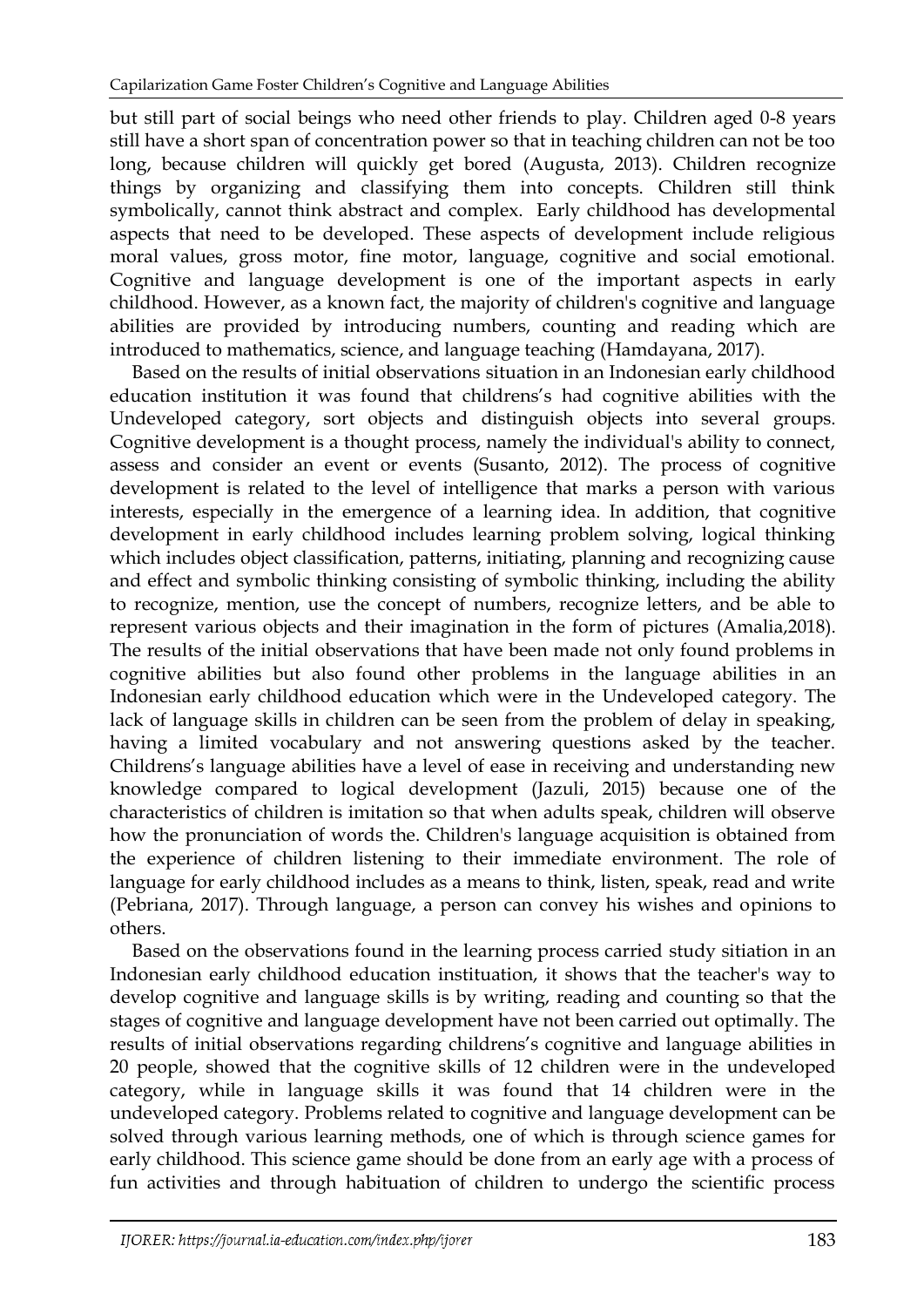directly, so that they not only know the final result but also understand the process and scientific activities carried out. Early childhood science learning will give children a tendency to be able to explore various living and inanimate objects. Then it can also train children to use their five senses to recognize various objects and events (Aisyah, 2017b).

The application of the science experiment method is expected that children will be able to interact directly with the teacher regarding the activities given. So that with the application of the scientific experiment method, it is hoped that it will be able to improve the child's ability to understand every process of the given activity as well as being able to understand science concepts and be able to put aspects related to science skills. In the implementation of this activity, teachers can use existing media in the school environment (Fidyani,2014). The learning method applied to science learning should use media and learning resources that are close to children's lives. Teachers can also use child centered learning methods that involve children's activities directly in the learning process, one of which is using experimental learning methods (Fidyani,2014).

This research is using science games with experimental methods. The science games expectatition it can help improve children's cognitive development and language development. The form of the science game that will be carried out is the capillarization game. Cognitive development to be achieved is that children are able to recognize primary and secondary colors, while language development to be achieved is to be able to tell the process of experimental activities that have been carried out. The experimental method is a way of presenting activities when children conduct experiments by experiencing and proving for themselves something they have learned (Djamarah, 2012). In the learning process with the experimental method, children are given the opportunity to experience themselves or do it themselves, follow a process, observe an object, analyze, prove, and draw their own conclusions about an object, a certain state or process. Research by (Fidiyani et al., 2016) found that the application of experimental methods in science learning can improve children's cognitive and language abilities. Based on the results of observations study in an Indonesian early childhood education institution, a problem can be formulated, namely is there any effect of capillarization game foster childrens's cognitive and language abilities.

# **RESEARCH METHOD**

# **General Background**

This research was conducted using a quantitative approach. The method used in this study is a quasi-experimental design (quasi-experimental). The use of a quasiexperimental design method was carried out in order to achieve the research objectives, improving childrens's cognitive and language abilities (Jannah, 2018). The quasiexperimental design used in this study is a non-equivalent pretest-posttest control group design (John, 2013). This study involved two groups, namely the control group and the experimental group. The control group is a group that follows conventional learning. The experimental group is a group that participates in learning by applying science games with the experimental method.

# **Sample**

The research subjects in this study were 60 childrens in Indonesian early childhood education institution using two groups. 30 children in the experimental group as a class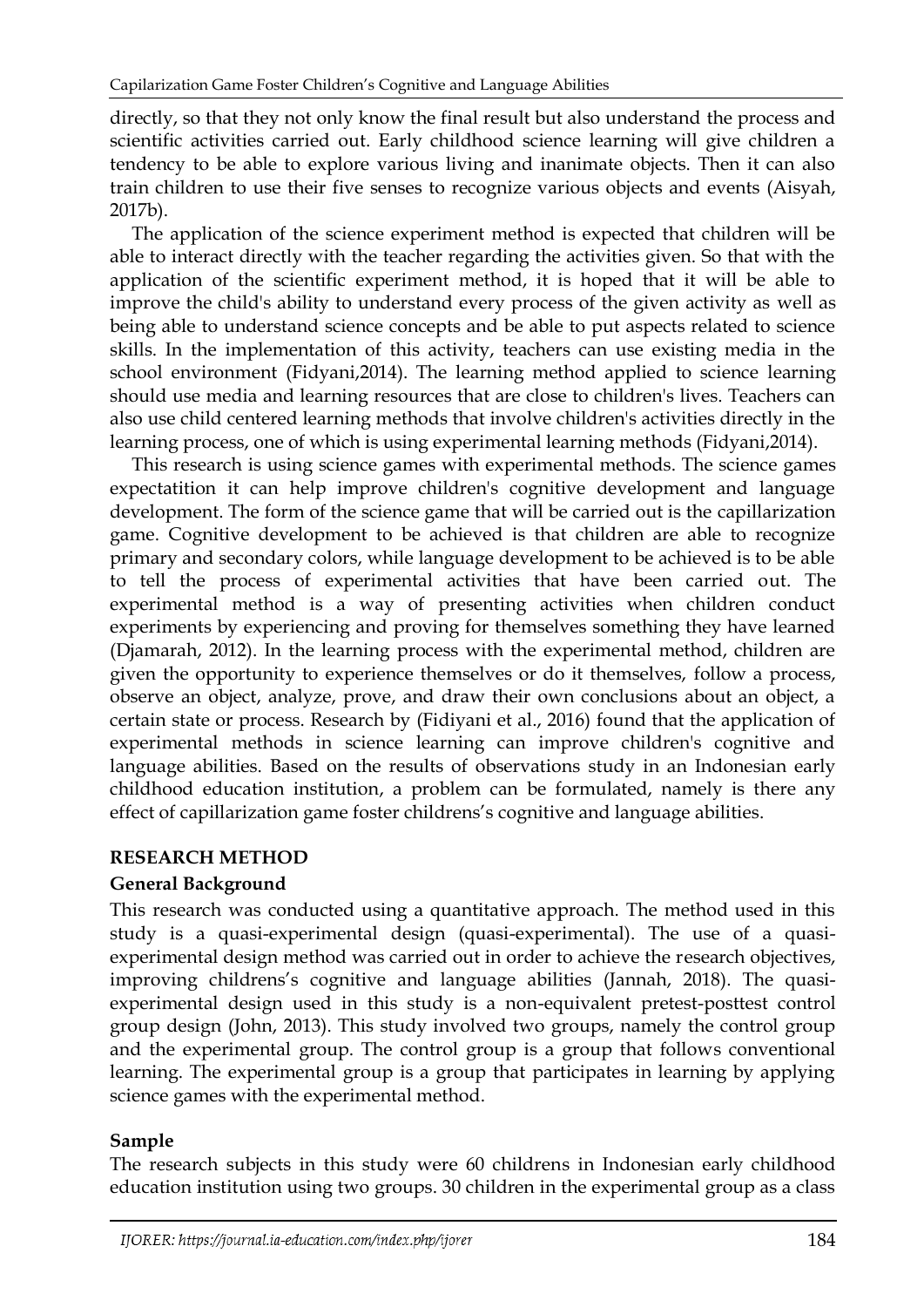that received treatment (treatment) using the capillary games and 30 children in the control group class as a comparison using conventional learning.

# **Instrument**

The instrument in this study was used to see the measurement of cognitive development and language development (Jannah, 2018). In order for the instrument to be used properly, researchers need to develop a design for the preparation of the instrument known as a grid. The instruments used in the study consisted of language and cognitive instruments in the form of observation sheets. Cognitive instruments are made based on operational definitions. The indicators in cognitive instruments include: (1) Children like to ask questions about what colors they don't know, (2) Children are able to do simple color mixing experiments, (3) Children are able to follow instructions as conveyed by the teacher, (4) Children are able to classify objects according to color, and (5) Children are able to tell the results of color mixing experiments.

The indicators in the language instrument include: (1) Children are able to listen to the words of the teacher with their friends, (2) Children are able to digest and understand the explanations of the teacher and their friends, (3) Children are able to recognize vocabulary, (4) Children are able to recognize simple words or sentences, (5) the child is able to answer the questions given by the teacher, (6) the child is able to state the reasons for something that is desired and unwanted. The research used 60 childrens in group Indonesian childhood education institution which were divided into two groups. There was 30 children in the experimental group as a class that received treatment using capillary games and 30 children in the control group class as a comparison using conventional learning. The research subjects in this study were 60 children divided into 2 groups. There was 30 children in the control group and 30 children in the experimental class. The control group consisted of 30 children, 17 boys (56.7%) and 13 girls (43.3%). And the experimental group there were 30 children there were 14 boys (51.7%) and 29 girls (48.3%).

The instrument trial in this study was focused on revealing the validity and reliability of the instrument. The instrument in this study consisted of an instrument to observe the effect of the capillary game media on the childrens's cognitive and language abilities in Indonesian childhood education institution. Variables on cognitive abilities that are measured are 5 indicators and language skills consist of 6 indicators. Statistical tests used in this study are validity tests using product moment correlation, reliability tests using Cronbach's alpha. The test was carried out on 30 childrens, all of them from members of the subject outside the research subject, for further analysis of the validity and reliability tests using the SPSS 26.0 analysis program computer.

# **Data Analysis**

This study took a sample of 60 childrens in Indonesia childhood education institution. The subjects of this study consisted of an experimental class consisting of two classes with a sample of 30 childrens and a control class consisting of two classes with a sample of 30 childrens. The experimental class is a class that uses capillary game media while the control class is a class that uses conventional learning. The cognitive ability variable consists of 5 indicators. While the variable of children's language skills consists of 6 indicators with 4 (four) rating scales, namely (1) Not Developed, (2) Starting to Develop, (3) Developing According to Expectations, (4) Developing Very Well.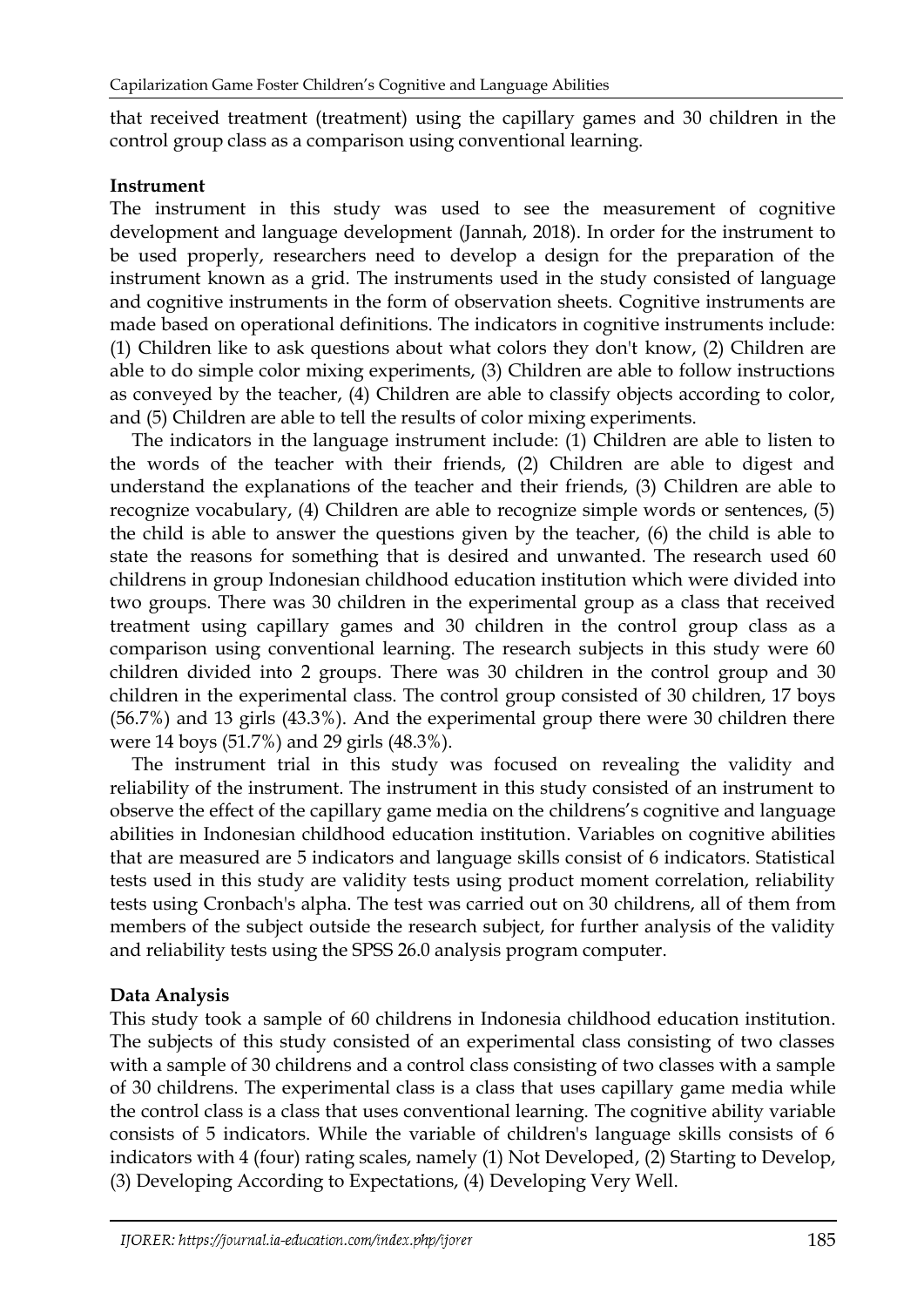Descriptive analysis is used to describe the state of the variable itself. This analysis was carried out by explaining the variable state of children's cognitive abilities and language skills through the media of the capillary game to children aged 5-6 years in with 60 children in Indonesian early childhood education institution.

$$
lK = \frac{STt - ST}{JK}
$$

 $Description: IK = Class Interval$  $STt = High Value is 4$  $STr = Lowest Value is 1$  $IK = Class total$ 

Based on the above formula it becomes:

$$
IK = \frac{4-1}{4} = \frac{3}{4}
$$
  

$$
IK = 0.75
$$

It can be seen that the group interval value is 0.75 so the criteria for assessment are in Table 1.

| <b>Table 1.</b> Class interval. |                           |  |  |  |  |
|---------------------------------|---------------------------|--|--|--|--|
| Interval                        | Criteria                  |  |  |  |  |
| $1,00 - 1,75$                   | Undeveloped               |  |  |  |  |
| $1,76 - 2,50$                   | <b>Start To Developed</b> |  |  |  |  |
| $2,51 - 3,25$                   | Growing As Expected       |  |  |  |  |
| $3,26 - 4,00$                   | Growing Very Well         |  |  |  |  |

## **RESULT AND DISCUSSION**

The results of children's cognitive abilities (post test) in the control group have an average value of 3.07 located in the "Developing According to Expectations" category and the results of children's cognitive abilities (pre test) in the control group have an average value of 1.70. Meanwhile, the results of the children's cognitive abilities (post test) in the experimental group had an average value of 3.65 in the "Very Good Development" category and the results of the children's cognitive abilities (pre test) in the experimental group had an average value of 1.86. And the results of calculating the average value with SPSS software can be seen in the Table 2.

**Table 2.** Results of grouping the average value of cognitive abilities descriptive statistics.

Dependent Variable: Cognitive abilities

|                  |            | Mean        | Description                | N  |
|------------------|------------|-------------|----------------------------|----|
| Cognitiv Control |            | 1.7000      | Undeveloped                | 30 |
| (Pre Test)       | Experiment | 1.8600      | Undeveloped                | 30 |
|                  | Total      | 1.7800      | Undeveloped                | 60 |
| Cognitiv Control |            |             | 3.0733Developing According | 30 |
| (Post Test)      |            | Expectation |                            |    |
|                  | Experiment | 3.6467      | Growing very well          | 30 |
|                  | Total      | 3.3600      | Developing According       | 60 |
|                  |            |             | Expectation                |    |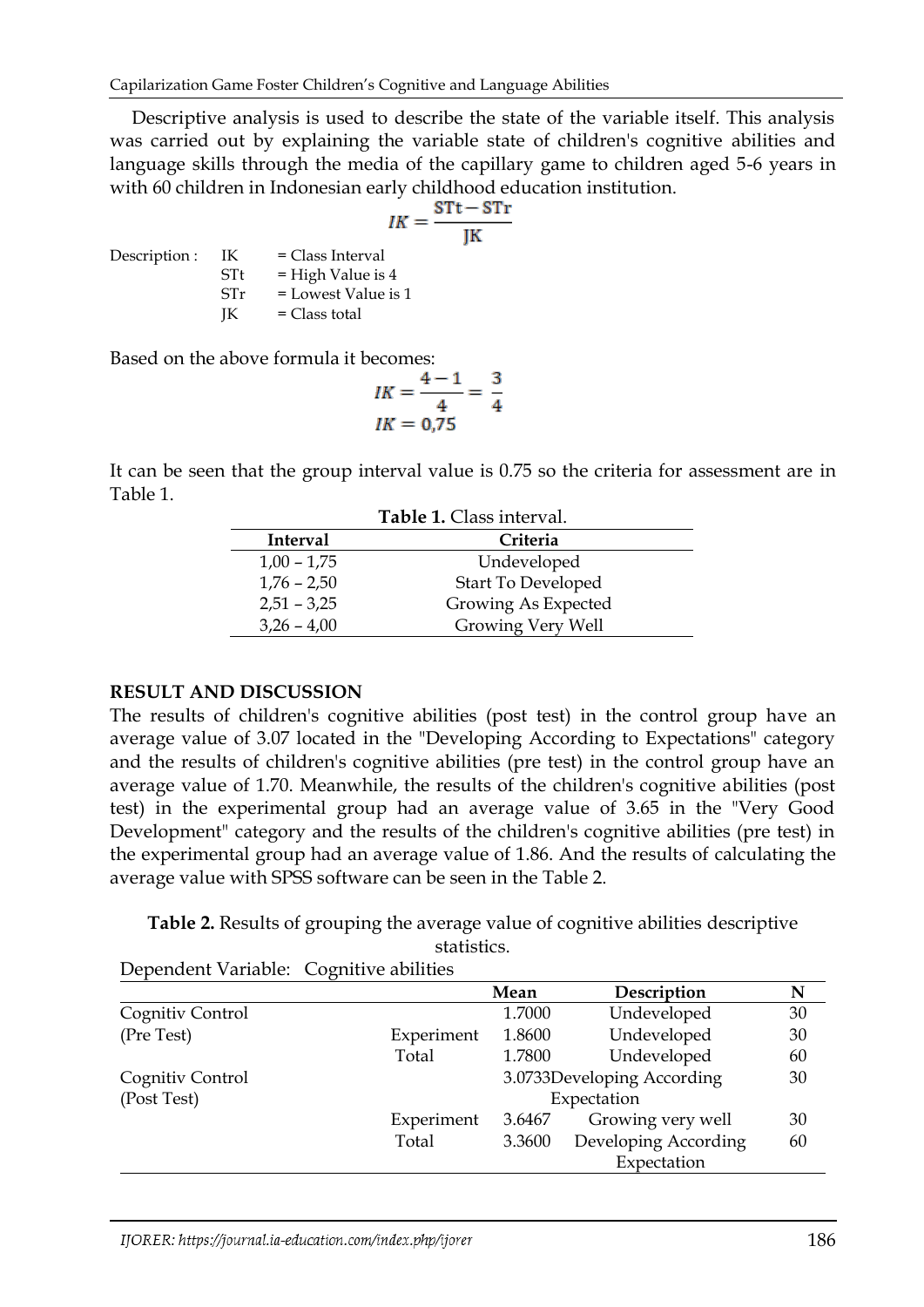Based on Table 2, it is known that the results of children's cognitive abilities (post test) in the control group have an average value of 3.0733 which is in the "Developing According to Expectations" category. While the results of the development of post-test children's cognitive abilities in the experimental group have an average value of 3.6467 which is included in the assessment of children who have children's cognitive abilities in the "Very Well Developed" category after getting learning using capillary games.



**Figure 1.** Comparison diagram of the average value of cognitive abilities between the experimental group and the control group.

Based Figure 1, known that the value of cognitive ability in the experimental group has increased significantly compared to the control group. Thus, the capillary game media is effective for improving the cognitive abilities in an Indonesian early childhood education institution. The results of the children's language ability (post test) in the control group had an average value of 2.87 which was in the "Developing as expected" category and the results of the children's language skills (pre test) in the control group had an average value of 1.68. While the results of the children's language ability (post test) in the experimental group had an average value of 3.41 located in the "very well developed" category and the results of the ability to recognize children's patterns (pre test) in the experimental group had an average value of 1.86. And the results of calculating the average value with those that have been processed with the help of SPSS 26.00 software are in Table 3.

**Table 3.** Children's language abilities results data descriptive statistics. Dependent Variable: Language Abilities

|                  |            | Mean   | Description          | N  |
|------------------|------------|--------|----------------------|----|
| Language Ability |            | 1.6827 | Undeveloped          | 30 |
| (Pre Test)       | Experiment | 1.8330 | Undeveloped          | 30 |
|                  | Total      | 1.7578 | Undeveloped          | 60 |
| Language Ability |            | 2.8717 | Developing according | 30 |
| (Post Test)      |            |        | expectation          |    |
|                  | Experiment | 3.4057 | Growing very well    | 30 |
|                  | Total      | 3.1387 | Developing according | 60 |
|                  |            |        | expectation          |    |
|                  |            |        |                      |    |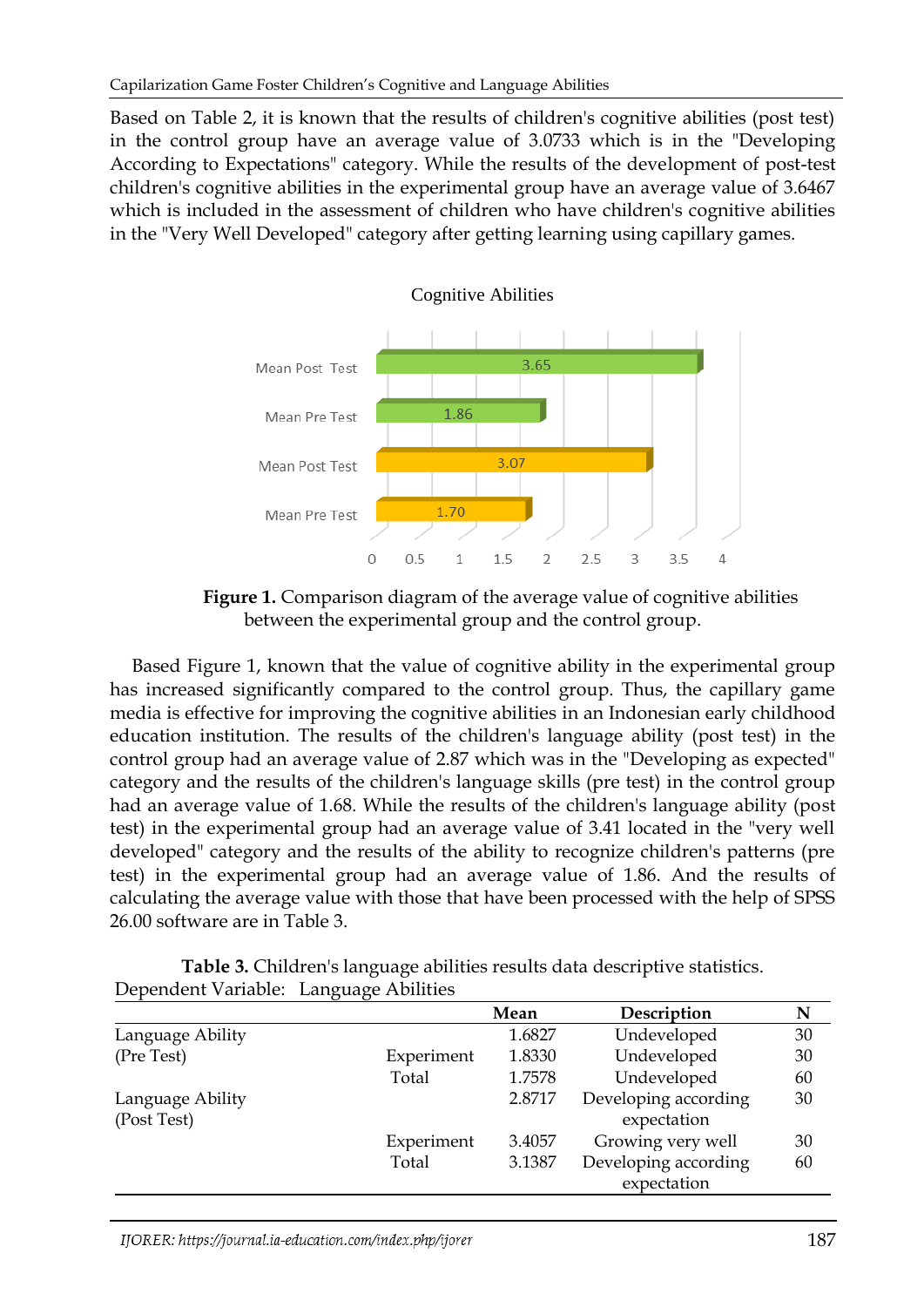Based on Table 3, it is known that the results of the children's language ability (post test) in the control group had an average value of 28717 which was in the "Developing as expected" category. While the results of the post-test children's language skills in the experimental group had an average value of 3.4057 which was included in the assessment of children who had children's language skills in the "Very Good Development" category after getting learning using capillary game media.



**Figure 2**. Comparison diagram of the average value of language abilities between the experimental group and the control group.

Based on Figure 2, known that the value of language skills in the experimental group has increased significantly compared to the control group. Thus, the use of capilarization game media is effective for improving language abilities in an Indonesian early childhood education institution. Early childhood is often referred to as the "golden age". At this time, almost all potential children experience a sensitive period to grow and develop rapidly and greatly. The development of each student is not the same because each individual has a different development. Nutritious and balanced food and intensive stimulation are needed for this growth and development. If children are given intensive stimulation from their environment, they will be able to carry out their developmental tasks well. Therefore, in this study, capillary media was used to stimulate children's cognitive development. Based on the results of hypothesis testing, it is proven that the capillary game has an effect on the cognitive abilities. Cognitive development is the basis for a child's ability to think, this is in accordance with the opinion of Susanto (2012) that cognitive is a thinking process, namely the individual's ability to connect, assess, and consider an event or events. So the cognitive process is related to the level of intelligence (intelligence) that marks a person with various interests, especially aimed at learning ideas.

The results of this study are in line with a study conducted by Paramita et al. (2019) which found that the application of science games could improve children's cognitive abilities in group B students of Permata Hati Kindergarten Surakarta. The application of science games is a game that utilizes simple learning media that can be used as a means of playing and learning for children so that they can improve children's cognitive abilities. The results of this study are also in line with the study conducted by Amalia et al. (2018) which found that learning with the experimental method can improve the ability of science to recognize liquids. It can be seen from the experimental activities in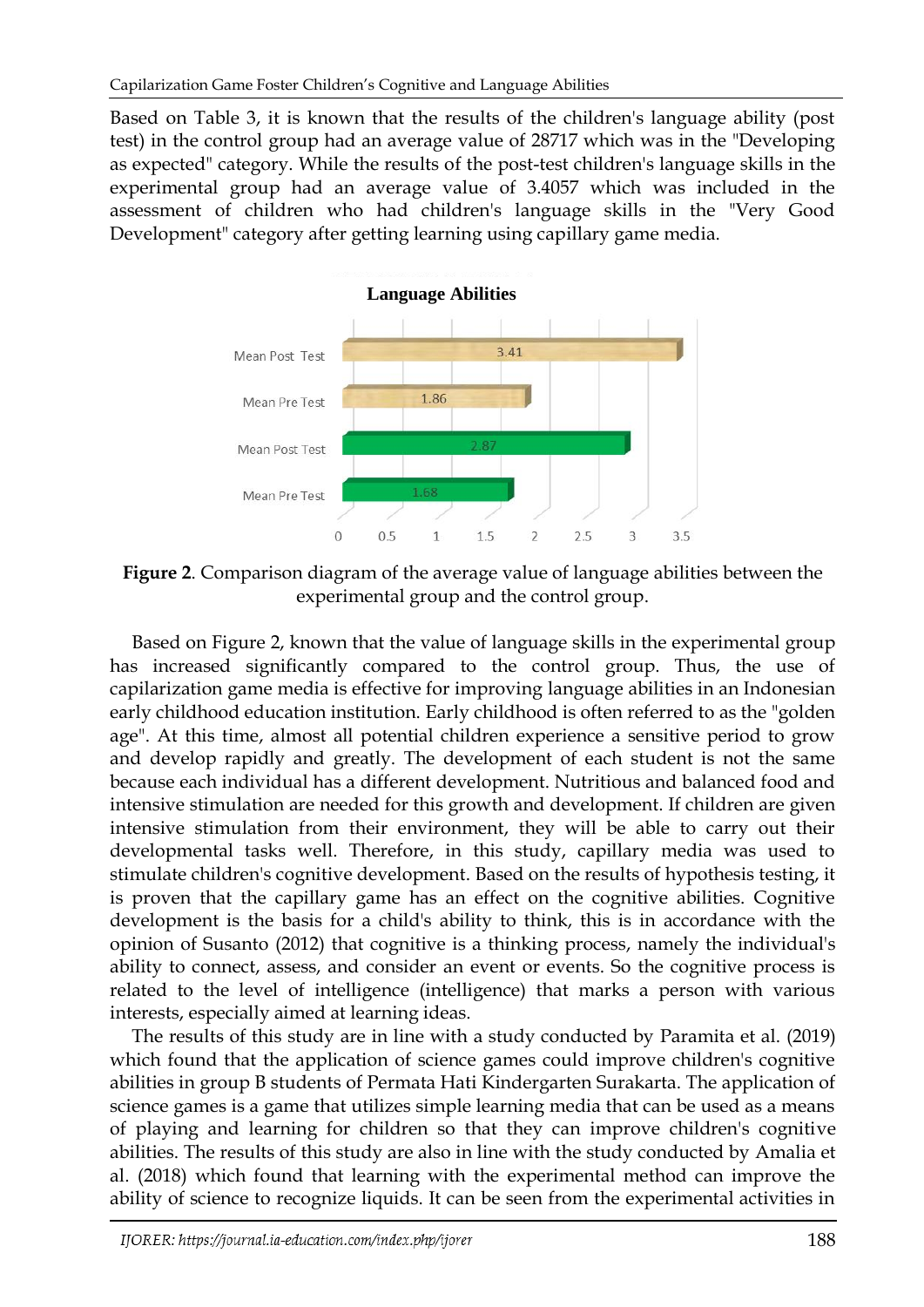the observing aspect, it can be seen that when asked the children were able to answer because the children paid attention to the experimental process carried out, in the classifying aspect, it was seen that children began to believe when grouping objects based on their type, in the predicting aspect they were able to make temporary guesses about the results (Kumalasari et al., 2015). The experiment that will be carried out even though there are still some mistakes, in the aspect of concluding it appears that the children have been able to make conclusions about the results of the experiments carried out because during the experiment process the children paid attention seriously, and in the aspect of communicating in communicating the results and process of the experiment in front of the class the children were brave and did not look shy. Learning by using experimental methods can improve children's scientific ability to recognize liquids (Mustika, Y., & Nurwidaningsih, 2018).

The results of this study are also in line with the study conducted by Nurwidaningsih (2018) which found that science experiments on color mixing material affect the cognitive development of early childhood in Kartika Siwi Kindergarten. Science experiments can affect children's cognitive development by 4.50 or classified in the good category. The results of the study are also strengthened by a study conducted by Fidiyani et al. (2016) which found that children's cognitive abilities before this research was carried out were still not developed, but the application of experimental methods carried out in 3 (three) cycles showed an increase in children's cognitive abilities. Based on the results of hypothesis testing, it is proven that the capillary games has an effect on the children's cognitive abilities. Cognitive development is the basis for a child's ability to think, that cognitive is a thinking process, namely the individual's ability to connect, assess, and consider an event or events. So the cognitive process is related to the level of intelligence (intelligence) that marks a person with various interests, especially aimed at learning ideas.

Language development is one of the most important developments in early childhood growth. Language development is closely related to the overall development of children both in terms of cognitive, social, and emotional. As a means of expression, children learn to express the language of their minds through verbal language. Children's language skills will be the basis for children's ability to obtain and process information and develop themselves through socialization with their environment. In children aged 3-6 years, the most common and effective language development carried out is speaking. This is in line with the general characteristics of children's language development at that age. One of these characteristics includes the child's ability to speak well and fluently. Good language development, especially in speaking, makes children able to express their thoughts and feelings intelligently according to the context and situation when they are talking. One of the learning methods that emphasizes the stimulation of children's language development is the capillary game experimental method.

Based on the results of hypothesis testing, it is proven that there is a capillarization game that affects the language abilities in an Indonesian childhood education institution. This shows that the development of children's language at preschool age develops very quickly. Therefore, one of the characteristics at this age is the age of asking, where children often ask questions about everything they see and think, sometimes even not wanting to stop asking if the desired answer has not been answered. With language, children can express what they want to say and know about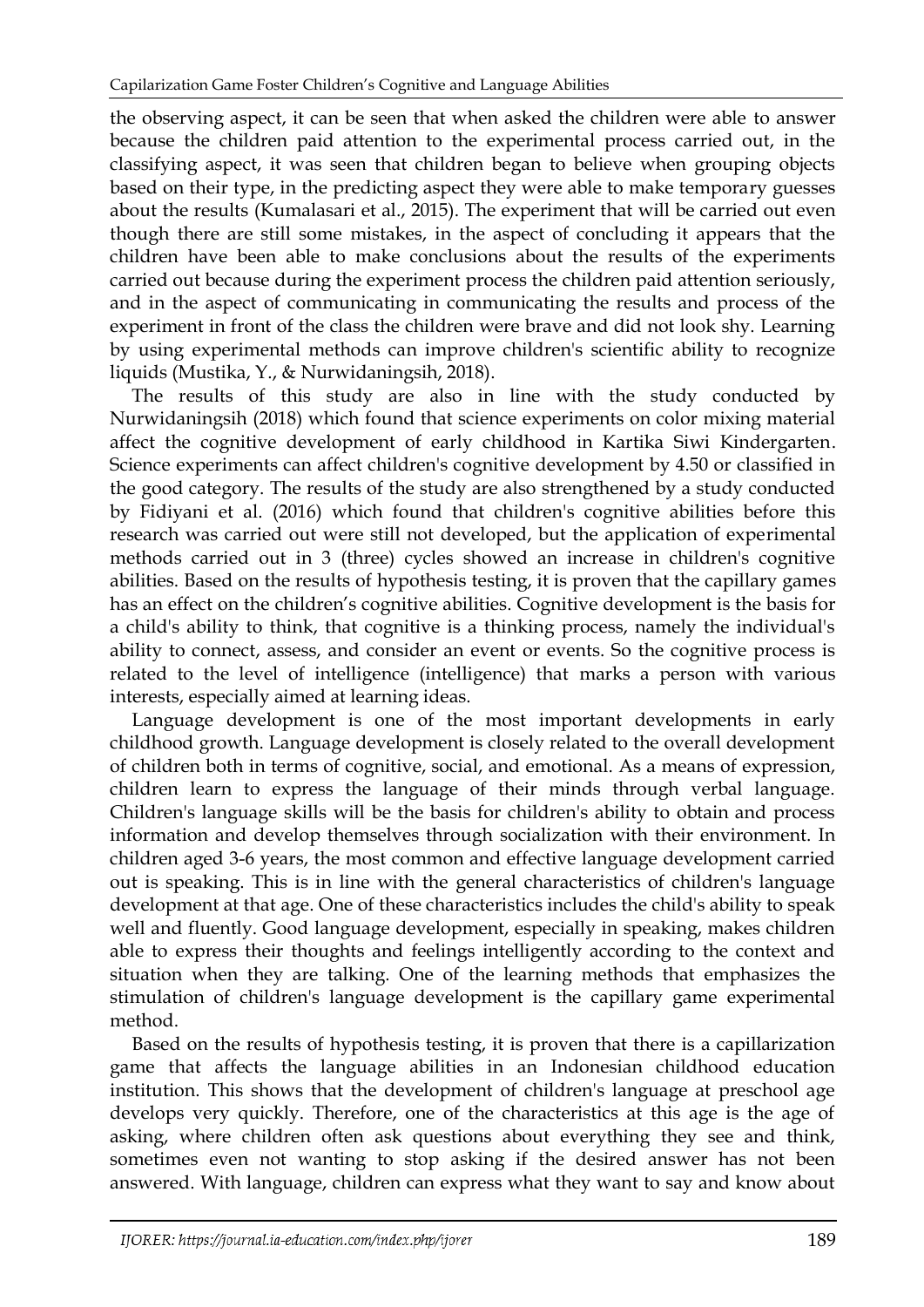the world around them (Hapsari, 2016). This study is expected to provide knowledge, research reference sources regarding capillary games and the use of capillary games foster childrens's cognitive and language abilities.

## **CONCLUSION**

Based on the results of the research and discussion, it can be concluded that cappilarry games foster childrens's cognitive and language abilities in an Indonesian early childhood education institution.Through from cappilarry games makes the childrens was recognice many color so the cognitive abilities can be foster. Another ability, cappilarry games make the childrens fluent to be telling stories so the language abilities can be foster. The practical implication in this research is that capillary games can be the foster children's cognitive and language abilities.

# **REFERENCES**

- Aisyah. (2017a). Permainan warna berpengaruh terhadap kreativitas anak usia dini. *Jurnal Obsesi : Jurnal Pendidikan Anak Usia Dini*, *1*(2), 118–123. https://doi.org/10.31004/obsesi.v1i2.23
- Aisyah, A. (2017b). Permainan warna berpengaruh terhadap kreativitas anak usia dini. *Jurnal Obsesi : Jurnal Pendidikan Anak Usia Dini*, *1*(2), 118. https://doi.org/10.31004/obsesi.v1i2.23
- Amalia, K., Saparahayuningsih, S., & Suprapti, A. (2018). Meningkatkan Kemampuan sains mengenal benda cair melalui metode eksperimen. *Jurnal Ilmiah POTENSIA*, *3*(2), 1–10. https://doi.org/10.33369/jip.3.2
- Augusta. (2013). Pengertian anak usia dini. *Depdiknas. Http://Infoini.Com/Pengertiananakusiadini*.

Djamarah, S. B. (2012). *Prestasi belajar dan kompetensi guru*. Surabaya: Usaha Nasional.

- Fidiyani, I. M., Nugraha, A., & Mariyana, R. (2016). Peningkatan kemampuan kognitif anak melalui penerapan metode eksperimen dalam pembelajaran sains pada anak. *Jurnal Pertumbuhan, Perkembangan Dan Pendidikan Anak Usia Dini, 13*(2)*,* 153-159. <https://doi.org/10.17509/edukid.v13i2.16919>
- Fidiyani, I. M., Nugraha, A., & Mariyana, R. (2016). Peningkatan kemampuan kognitif anak melalui penerapan metode eksperimen dalam pembelajaran sains pada anak. *Edukids: Jurnal Pertumbuhan, Perkembangan Dan Pendidikan Anak Usia Dini*, *13*(November), 153–158. https://doi.org/https://doi.org/10.17509/edukid.v13i2.16919
- Fisher. (2014). *Berpikir kritis: Suatu pengantar*. Jakarta: Erlangga.
- Hanum, L. (2017). *Perencanaan pembelajaran*. Surabaya: Unesa University Press. https://doi.org/10.52574/syiahkualauniversitypress.270
- Hapsari. (2016). *Psikologi perkembangan anak*. Surabaya: PT Indeks.
- Hernawati, T. (2007). Pengembangan kemampuan berbahasa dan berbicara anak tunarungu. *JASSI\_anakku*, *7*(1), 101–110.
- Jannah, M. (2018). *Metodologi penelitian kuantitatif untuk psikologi*. Surabaya: Unesa University Press.
- Jazuli, A. (2015). Peran bahasa Inggris pada anak usia dini. *Prosiding Simposium Nasional Riset Pendidikan*, *II*(10).
- John, W. C. (2013). *Research design: Qualitative, quantitative and mixed methods approach* (Fifth Edit). California: Sage Publications.